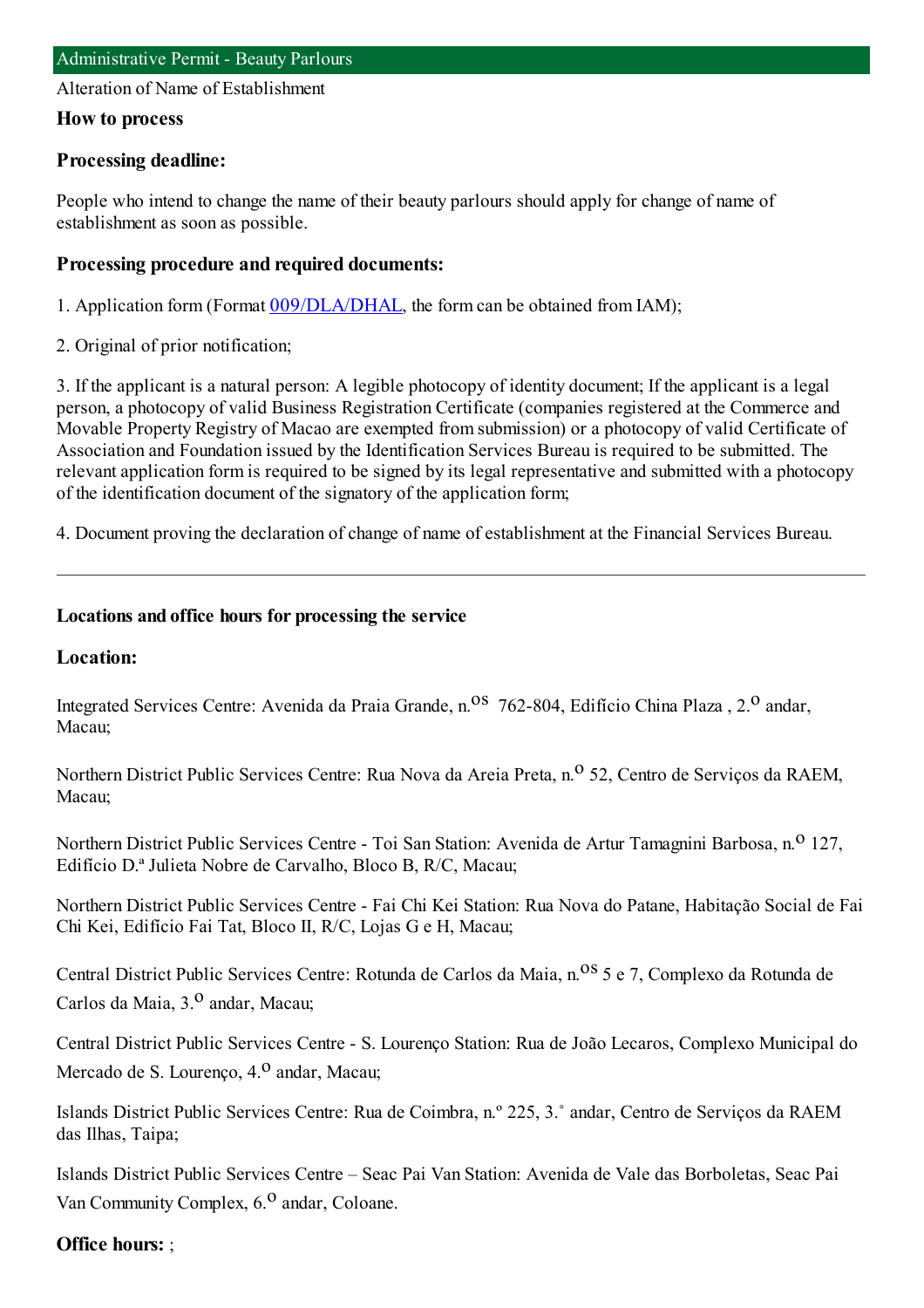Monday to Friday, 9:00 a.m. to 6:00 p.m. (no lunch break, closed on Saturdays, Sundays and public holidays)

**Fees**

Not Applicable

## **Time required for processing**

10 working days

## **Remarks / important notes on application**

1. The original or notarised copy of identification document with the signature of the applicant or legal representative must be produced;

2. The applicant must make the application in person or authorise an agent to make the application;

3. The above-mentioned documents must be signed by the applicant or legal representative, with the exception of documents issued by government departments or public entities.

## **Relevant standards or requirements**

Not Applicable

# **Progress enquiry and obtaining result of service**

## **Enquiry about application progress:**

"Online progress enquiry is not available for this formality."

# **Method to obtain the result of service:**

Visit in person to obtain the result

## **Formalities**

- First-time Application
- Replacement
- Cancellation
- Change of License Holder
- Alteration of Name of Establishment
- Alteration of Establishment Facilities
- Alteration of List of Service items
- Alteration of others